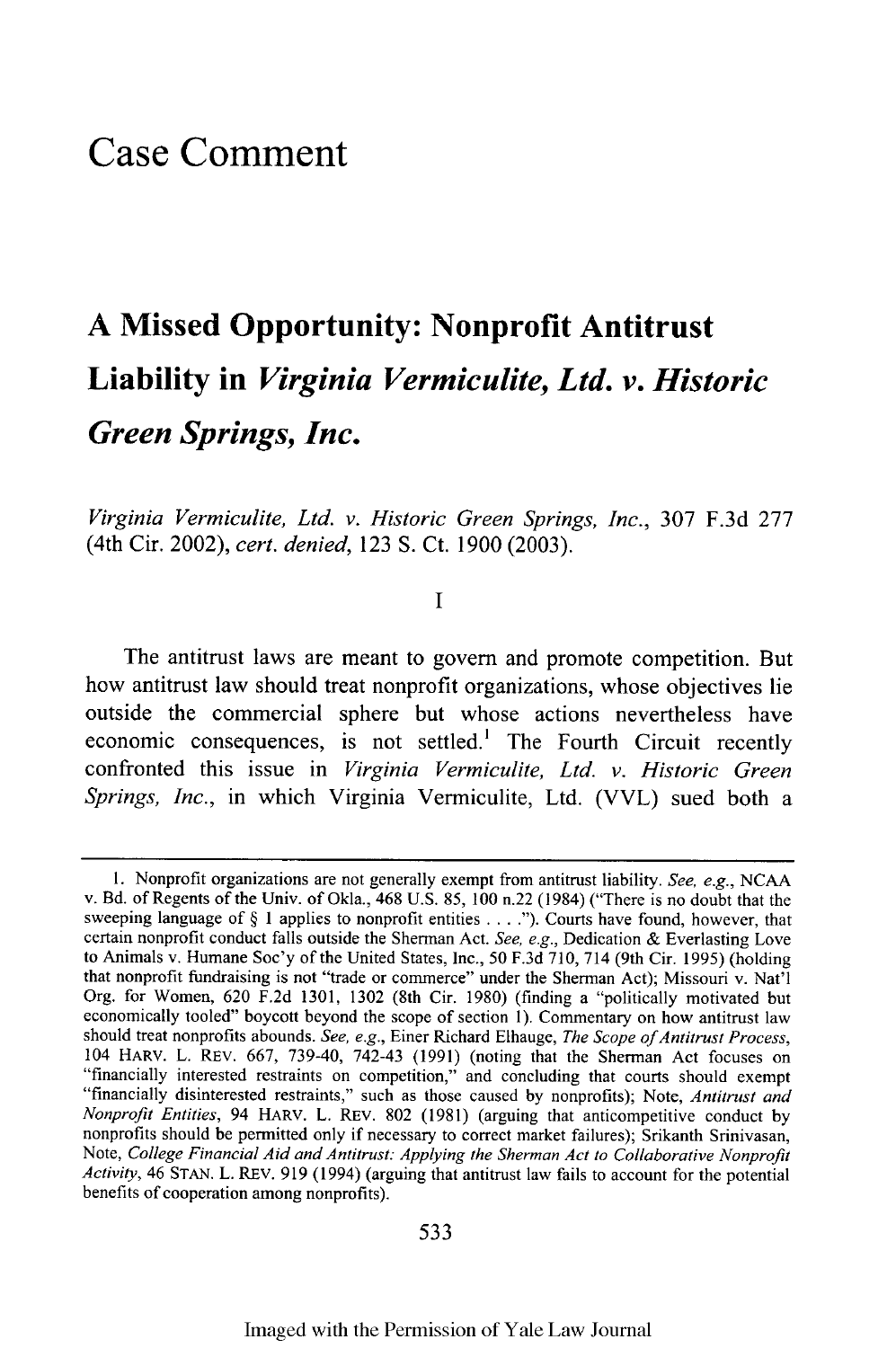## The Yale Law Journal

competing vermiculite mining company, W.R. Grace & Co. (Grace), and Historic Green Springs, Inc. (HGSI), a nonprofit dedicated to land preservation, under federal and state antitrust and unfair trade laws.<sup>2</sup> Grace had made a series of land donations to HGSI, which VVL claimed had been intended to exclude it from vermiculite reserves in Virginia. In upholding the district court's summary judgment for HGSI, the Fourth Circuit characterized the transactions as unilateral "gift[s]" that HGSI had passively accepted without exercising any "right or economic power."<sup>3</sup>

This Comment argues that the court's approach was mistaken. Although the court may not have wanted to expose a nonprofit to liability, its decision did little to clarify how antitrust law should treat such an entity. Had the court engaged in more complete analysis, rather than focusing on a formal category ("gift"), it would have recognized that Grace's donations constituted concerted action, and not merely a gift. Such analysis would have allowed the court to address more directly whether and how nonprofits may be liable under the antitrust laws. Or, if the court wished to avoid these questions, it should have relied on the facts of the case, which showed that VVL had proven neither anticompetitive effect nor antitrust injury, as required under section 1 of the Sherman Act.<sup>4</sup> Instead, the court's decision both failed to recognize the defendants' concerted action and overlooked the question of competitive effect, thereby missing an opportunity to guide courts and businesses as to the proper scope of the antitrust laws.

#### II

Vermiculite is a scarce mineral that has been mined domestically only in Virginia, South Carolina, and Montana.<sup>5</sup> Vermiculite concentrates are used in a variety of agricultural and industrial applications, but numerous substitutes exist, and vermiculite mining rights have "no significance independent" of the concentrates market. $6$  At the time of the donations, Grace was the second-largest vermiculite mining company in the world. It owned rights to almost all of the vermiculite reserves in Virginia but mined

*6. Id.* at 578.

<sup>2. 307</sup> F.3d 277 (4th Cir. 2002), *cert. denied,* 123 S. Ct. 1900 (2003). The district court denied motions for summary judgment brought by VVL against Grace and HGSI under section 1 of the Sherman Act, Va. Vermiculite, Ltd. v. W.R. Grace & Co., 108 F. Supp. 2d 549, 584 (W.D. Va. 2000), as well as the monopolization and attempted monopolization provisions of section 2, *id.* at 587-88. Grace subsequently settled. Va. Vermiculite, Ltd. v. W.R. Grace & Co., 144 F. Supp. 2d 558, 561 (W.D. Va. 2001). At trial, the court held for HGSI on the remaining conspiracy to monopolize and state law claims. *Id.* at 600-01. VVL then appealed the section 1 summary judgment.

<sup>3. 307</sup> F.3d at 282. The district court held for the defendants on different grounds from the Fourth Circuit. *See infra* note 25 and accompanying text.

<sup>4. 108</sup>F. Supp. 2dat563.

*<sup>5.</sup> Id.* at 554.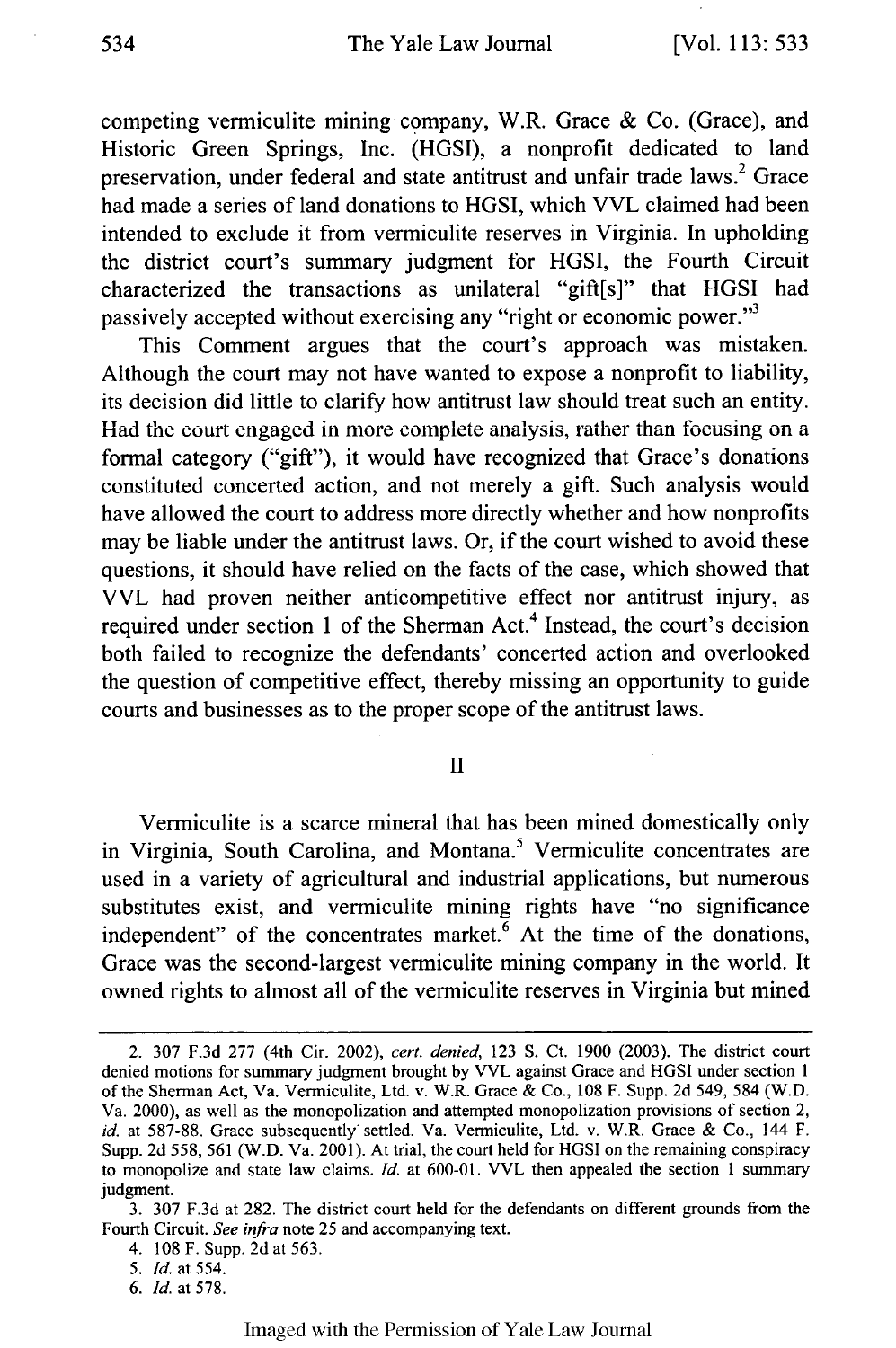only in South Carolina,<sup>7</sup> finding it unprofitable to set up production facilities in Virginia.<sup>8</sup> VVL was the third-largest player; it operated in Virginia and South Carolina but was exhausting its Virginia reserves. <sup>9</sup>

To keep VVL from acquiring its Virginia reserves, Grace held them dormant, despite receiving no income and incurring various costs as a result.10 Grace considered selling to VVL, but this was hardly an attractive option since it would have helped a competitor.<sup>11</sup> In the end, Grace donated the land to HGSI, thereby eliminating its costs, locking VVL out of Virginia, improving its public relations, $12$  and claiming charitable tax deductions. $^{13}$ 

Despite HGSI's self-proclaimed preservationist goals, it saw the donations not as a way to prevent vermiculite mining, but rather as a way to exclude VVL from the Virginia reserves. Although prohibitions on mining might have been consistent with preservationist goals, additional details call HGSI's motive into question. For example, HGSI agreed to allow nonvermiculite mining; it also prohibited vermiculite mining "even if restoration methods could.., avoid problems with preservation"; and it prohibited vermiculite mining outside the area HGSI said it was trying to protect.<sup>14</sup> Perhaps most damning, the district court found that HGSI intended to mine the properties itself and transfer the proceeds to Grace.<sup>15</sup> In sum, the "evidence tend[ed] to exclude the possibility that Grace and HGSI acted independently or based on ... some.., potentially legitimate goal."16 Rather, Grace and HGSI worked toward a joint and illegitimate goal-to exclude VVL from mining vermiculite in Virginia.

They were, however, ultimately unsuccessful. In a related state case,<sup>17</sup> the court rescinded one of the donations to HGSI, "leaving VVL at liberty to mine [additional parcels]."<sup>18</sup> By the time of summary judgment, VVL

12. HGSI had campaigned against Grace for twenty years. 156 F.3d at 537-38.

13. Va. Vermiculite, Ltd. v. W.R. Grace & Co., 144 F. Supp. 2d 558, 573-74 (W.D. Va. 2001); 108 F. Supp. 2d at 557, 569, 608.

16. *Id.*

17. Historic Green Springs, Inc. v. Brandy Farm, Ltd., 32 Va. Cir. 98 (Cir. Ct. 1993).

18. 108 F. Supp. 2d at 559. When Grace originally purchased or leased the properties, it agreed to pay the owners royalties if Grace ever mined. *See, e.g., id.* at 556. In the *Brandy Farm* suit, the original owners claimed that Grace had breached its duty of good faith by failing to mine.

*<sup>7.</sup> Id. at* 555.

*<sup>8.</sup> See* 307 F.3d at 279.

<sup>9.</sup> Va. Vermiculite, Ltd. v. W.R. Grace & Co., 156 F.3d 535, 538 (4th Cir. 1998); 108 F. Supp. 2d at 555.

<sup>10. 108</sup> F. Supp. 2d at 569-70. Continuing to hold the land would have cost Grace \$1.1 million, but would have yielded approximately \$1.5 million by forcing VVL to close down in Virginia, thereby increasing Grace's market share and revenues. *Id.* at 569, 599-600.

<sup>11.</sup> Grace valued a sale to VVL at \$2.2 million, the lowest price it would accept, *id.* at 557, less \$1.5 million from ceding the reserves to VVL, *id.* at 569, 600. Grace negotiated with VVL and even made an offer to sell, but negotiations ultimately failed. *Id.* at 557.

<sup>14. 108</sup> F. Supp. 2d at 569.

<sup>15.</sup> *Id.* at 570.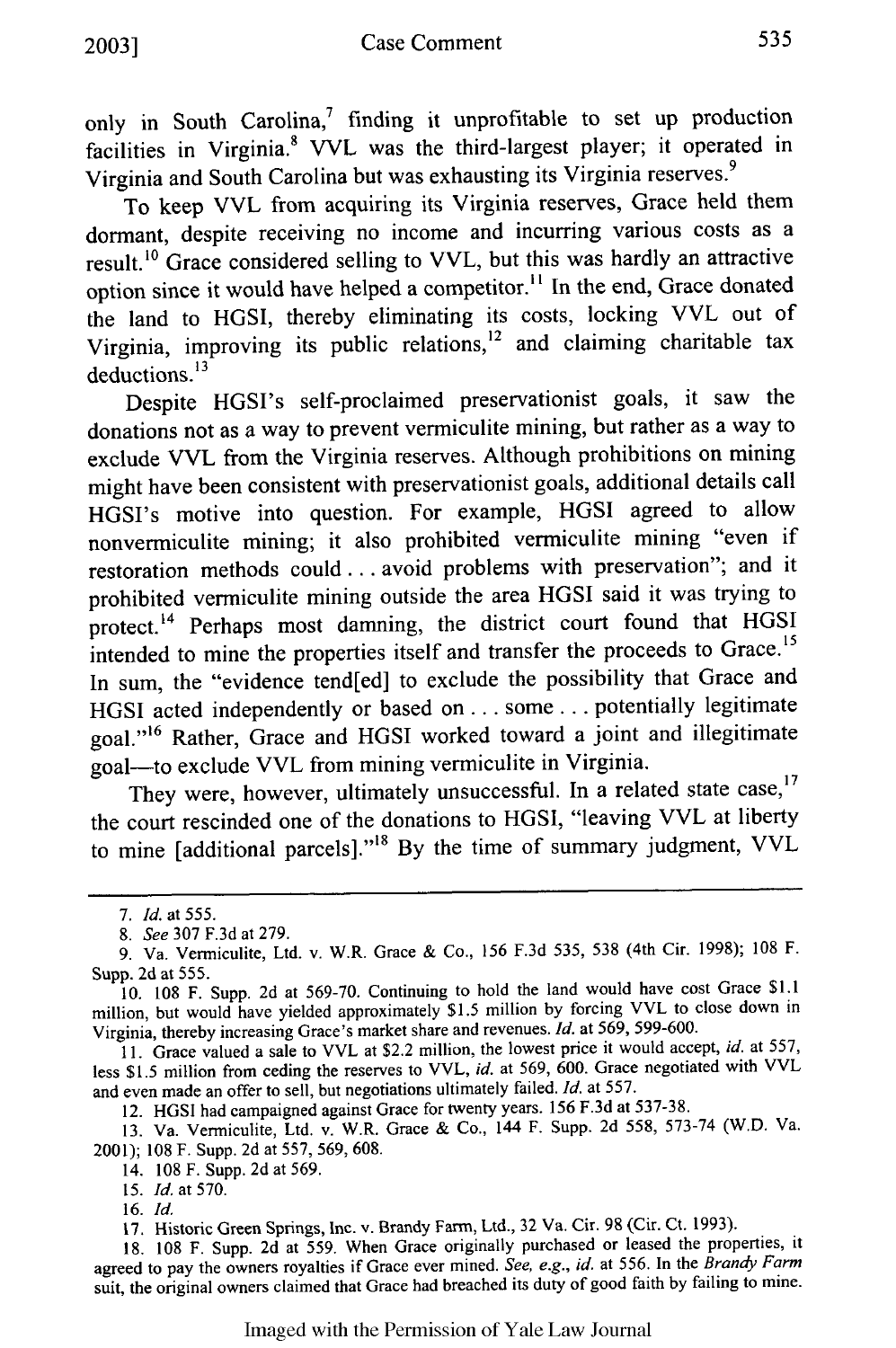had acquired enough Virginia reserves to last until 2012, and substantial additional reserves remained potentially accessible.<sup>19</sup>

**III**

Under section 1 of the Sherman Act,<sup>20</sup> a plaintiff must prove  $(1)$ concerted action to achieve an illegal objective, (2) unreasonable restraint of trade, and (3) antitrust injury.<sup>21</sup> VVL claimed that Grace's donation to HGSI was meant to suppress the mining rights market,<sup>22</sup> to "stop vermiculite mining [in Virginia],"<sup>23</sup> and ultimately "to monopolize the ... market of vermiculite concentrates."<sup>24</sup> While the district court found ample evidence of concerted action, it concluded that VVL had failed to prove unreasonable restraint of trade, and thus granted summary judgment to the defendants. $25$ 

Under the prevailing standard, the Fourth Circuit reviewed the district court's grant of summary judgment de novo and held that VVL had failed to prove concerted action.<sup>26</sup> The decision emphasized section 1's prohibition against concerted activity, "in which multiple parties join their resources, rights, or economic power together in order to achieve an outcome that, but for the concert, would naturally be frustrated **by** their competing interests (by way of profit-maximizing choices)."<sup>27</sup> The court concluded that "only Grace, not **HGSI,** exercised any form of right, resource or economic power," and found that **HGSI** and Grace lacked "naturally competing interests that would otherwise set them at **odds.''28 HGSI** "contributed nothing to Grace," but merely passively received a gift. $^{29}$ 

**23.** *Id.* at 564 (internal quotation marks omitted).

24. *Id.* at **576.**

**28.** *1d.*

**29.** *Id.* at **283.** The court recognized that Grace benefited from the donation, but held that "[t]ax deductions... are the result of the government's largesse." *Id.*

Imaged with the Permission of Yale Law Journal

The state court returned control of some of the parcels to the original owners, some of whom granted VVL mining access. **HGSI** subsequently abandoned its lease on a key property, realizing that VVL would not leave Virginia. *See id.* at **569.**

**<sup>19.</sup>** *Id.* at **575.**

<sup>20.</sup> **15 U.S.C. § 1** (2000).

**<sup>21.</sup>** *See* **108** F. Supp. **2d** at **563.** As usual, the Fourth Circuit divided the first prong into two- "concerted action" and "unlawful objective"-but analyzed them together. See id. at 563-64.

<sup>22.</sup> *Id.* at **573.**

**<sup>25.</sup>** *Id.* at 584. The court based its decision on VVL's inability to establish a relevant market. The court's other findings, however, indicate that VVL would not have met its burden even if it had established a relevant market. *See infra* Part IV (arguing that summary judgment was proper because VVL had failed to produce evidence of restraint of trade or antitrust injury).

**<sup>26.</sup>** Va. Vermiculite, Ltd. v. Historic Green Springs, Inc., **307 F.3d 277, 280** (4th Cir. 2002), *cert. denied,* **123 S.** Ct. **1900 (2003).**

**<sup>27.</sup>** *Id.* at **282.**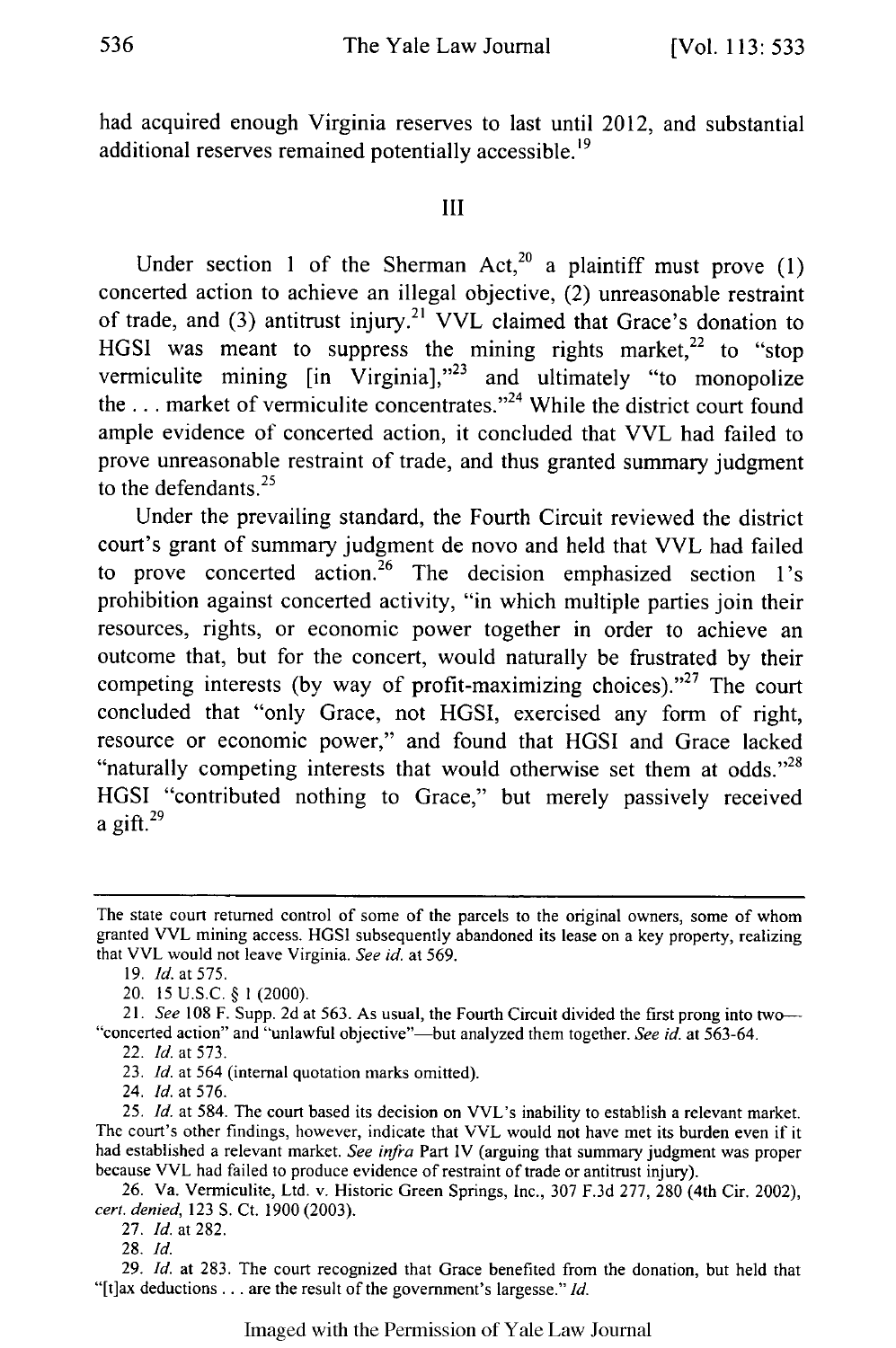The court's conclusions are puzzling. First, the defendants had "competing interests": Grace mined the land, while HGSI sought to preserve **it.30** "But for" their concerted desire to exclude VVL from Virginia, HGSI presumably would have continued campaigning against Grace. In its references to "profit-maximizing" and "market choices" the court also implied another basis for concluding that the two entities did not have "naturally competing" interests: HGSI's nonprofit status.<sup>31</sup> Since a nonprofit does not maximize prc fit, the court suggested, it could never compete with another entity.

Under this logic, however, all nonprofits would be immune from section 1 liability-a conclusion that contradicts the well-settled principle that nonprofit organizations are not exempt from the antitrust laws.<sup>32</sup> Although nonprofits are exempt when they "perform acts that are the antithesis of commercial activity," $33$  the Fourth Circuit had already decided that "HGSI [was] subject to the antitrust laws in this case because the transaction between HGSI and Grace was essentially commercial."<sup>34</sup>

If HGSI and Grace had "competing interests" and if HGSI was not eligible for a noncommercial exemption, the court would have had to base its finding of no concerted activity on HGSI's failure to exercise any "right, resource, or economic power."35 Indeed, this is a constant refrain in the decision. But the district court's findings amply demonstrated that HGSI had indeed exercised economic power or utilized economic resources in exchange for the donation.<sup>36</sup> First, HGSI agreed to take on Grace's "substantial carrying costs (such as property taxes, maintenance expenses, and annual rents of advanced royalties)," which Grace estimated at \$1.1 million.<sup>37</sup> HGSI's acceptance of this financial burden required economic resources and was, as the district court later noted, "not **...** common practice" for a preservation group.<sup>38</sup> Second, HGSI ended its negative campaigning, thereby reducing Grace's related reputational costs.<sup>39</sup> Third, HGSI played an active role in constructing the terms of the donations, and

37. Va. Vermiculite, Ltd. v. W.R. Grace & Co., 108 F. Supp. 2d 549, 557 (W.D. Va. 2000); *see also* 144 F. Supp. 2d at 575, 583 (noting that HGSI agreed to assume future lease payments and taxes totaling approximately **\$1.** 1 million); 108 F. Supp. 2d at 600.

38. 144 F. Supp. 2d at 583.

39. *See, e.g.,* 108 F. Supp. 2d at 608 (noting that Grace intended "to ... gain good will in the community" through the donations).

<sup>30.</sup> Va. Vermiculite, Ltd. v. W.R. Grace & Co., 156 F.3d 535, 537 (4th Cir. 1998); 108 F. Supp. 2d at 557.

<sup>31.</sup> *See* 307 F.3d at 283 & n.\*.

<sup>32.</sup> *See supra note* 1.

<sup>33.</sup> United States v. Brown Univ., 5 F.3d 658, 665 (3d Cir. 1993).

<sup>34.</sup> 156 F.3d at 541.

<sup>35.</sup> *See, e.g.,* 307 F.3d at 282.

<sup>36.</sup> *See infra* Part IV. The district court's later findings at trial only further confirmed the existence of concerted action. *See, e.g.,* Va. Vermiculite, Ltd. v. W.R. Grace & Co., 144 F. Supp. 2d 558, 574-87, 589-92 (W.D. Va. 2001).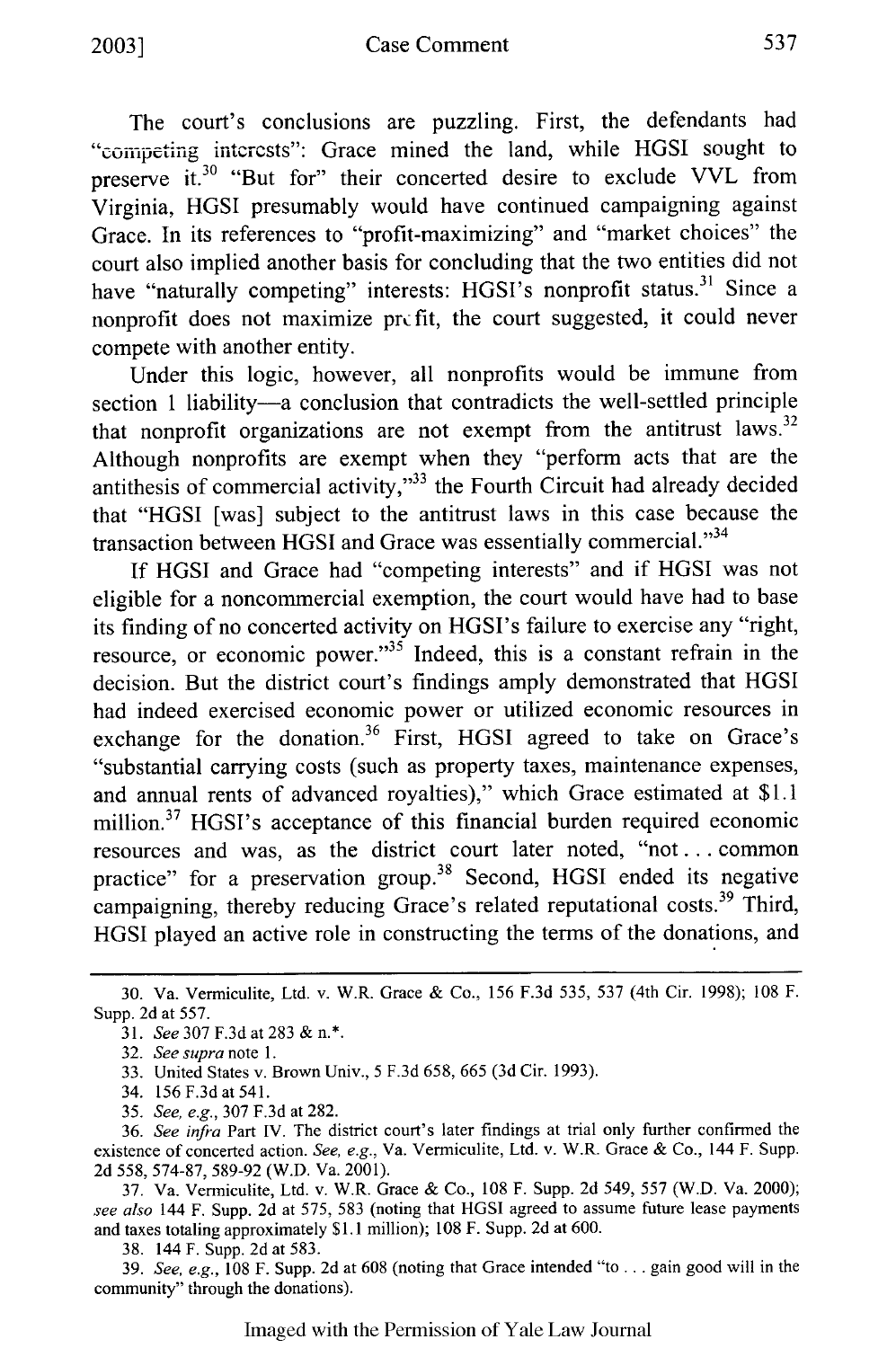thus was, arguably, not a passive recipient.<sup>40</sup> Finally, though the Fourth Circuit rejected the argument that charitable tax deductions were an economic resource of  $HGSI<sub>1</sub><sup>41</sup>$  those deductions were available only if Grace donated to HGSI or another nonprofit.<sup>42</sup> Grace benefited substantially from the deductions, which were a primary factor in Grace's decision to donate rather than sell or hold the land.<sup>43</sup> The Fourth Circuit ignored these facts and instead decided that **HGSI** had merely received a " $q$ ift."<sup>44</sup>

While certain elements of the transaction may have seemed unilateral on Grace's part (e.g., the transfers were "donations" rather than sales), and while **HGSI** did not directly confer some of the benefits Grace received (e.g., the tax deductions), VVL still provided enough evidence of HGSI's contribution of economic resources to meet its summary judgment burden as to the concerted action prong.<sup>45</sup> The Fourth Circuit's formalistic focus on the transaction's label ("gift") sidestepped harder questions: Did the facts indicate that **HGSI** had engaged in concerted action, and if they did, should **HGSI** have been subject to antitrust liability? Although the Fourth Circuit's approach might have been intended to cabin the reach of the antitrust laws in relation to nonprofits, or to avoid penalizing socially valuable activity such as charitable donations, the court's failure to discuss these policy choices (let alone whether courts are the appropriate bodies to make them) hardly helped to clarify the proper scope of antitrust law.

#### **IV**

**By** deciding that VVL had failed to prove concerted activity, the court stopped short of recognizing what was meritless about VVL's suit. Had it

*45. See* **108** F. Supp. **2d** at **563-64** (describing the summary judgment standard).

Imaged with the Permission of Yale Law Journal

<sup>40.</sup> *See, e.g., id.* at **559** (noting that both parties "revised the restrictive covenants"); *id.* at **569** (quoting a letter from **HGSI** to Grace describing their "joint and several goals" and urging Grace to exclude third parties); *see also* 144 F. Supp. **2d** at **586** (noting that **HGSI** suggested specific restrictions to be included in the covenants).

**<sup>41.</sup>** *See supra* note **29.**

<sup>42.</sup> Grace does not appear to have considered donating to any other  $501(c)(3)$  organization and thus, for practical purposes, considered the tax deductions available only if it donated to **HGSI.** *See* **108** F. Supp. **2d** at **557** (listing the options Grace considered).

<sup>43.</sup> *Id.* at **600** ("Grace argues **that..,** the after-tax value of VVL's offer would have earned Grace less than the after-tax value of donating the property to **HGSI.").**

<sup>44.</sup> The court's conclusion seemingly contradicts its earlier finding that the transaction was "essentially commercial" and had "direct commercial benefits for **HGSI."** Va. Vermiculite, Ltd. v. W.R. Grace **&** Co., **156 F.3d 535,** 541 (4th Cir. **1998).** The Fourth Circuit also strangely focused on HGSI's failure to "impose a covenant" on the deeds. *See* Va. Vermiculite, Ltd. v. W.R. Grace **&** Co., **307 F.3d 277, 283** (4th Cir. 2002), *cert. denied,* **123 S.** Ct. **1900 (2003).** In so doing, the court ignored HGSI's active role in crafting the restrictions, *see supra* note 40, and contradicted the first appeal, in which it had emphasized that "the *entire* transaction **...** comprising both the donation.., and the nonmining agreements" was relevant, **156 F.3d** at **539.**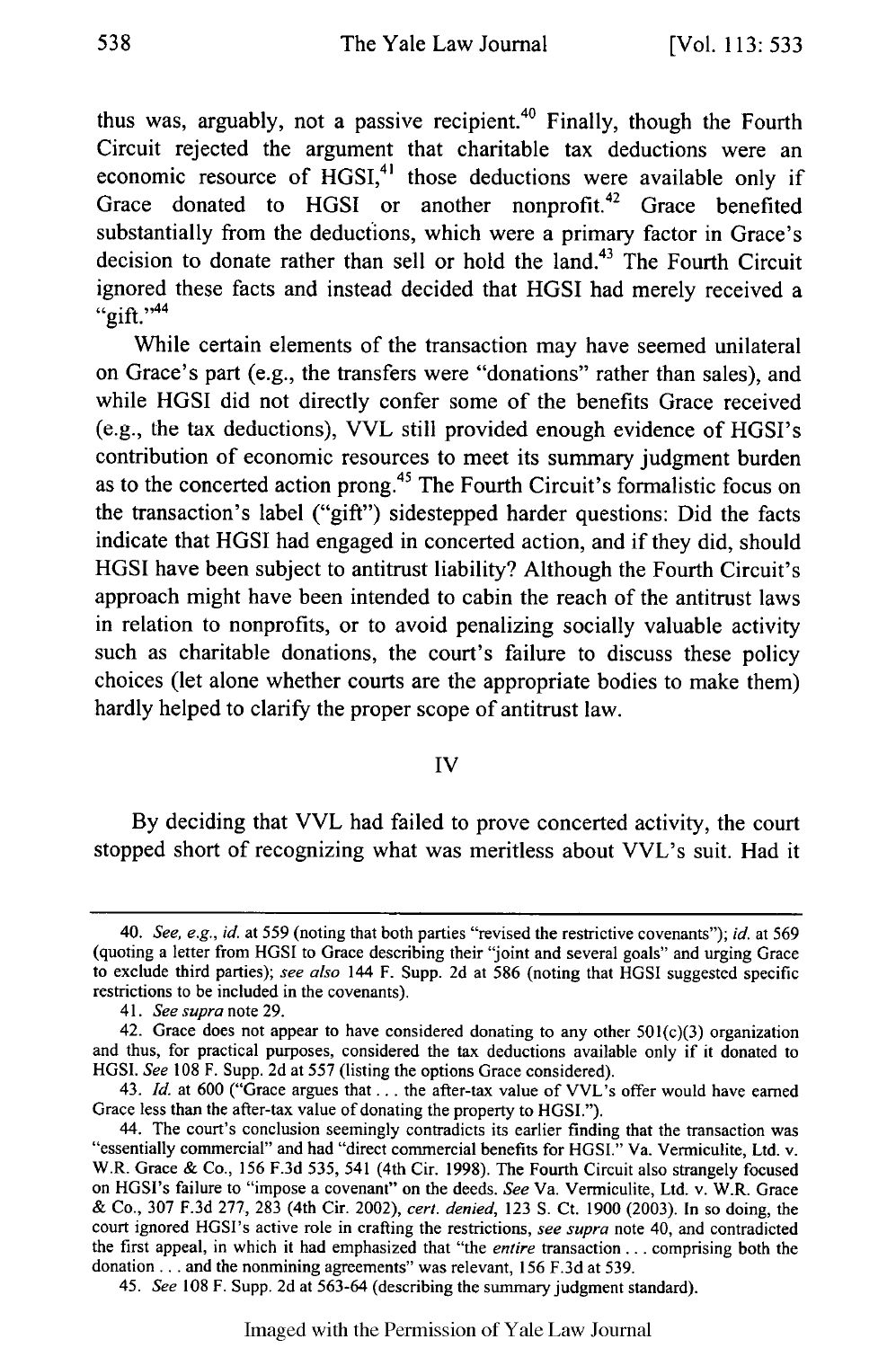looked more closely, it would have concluded that there was indeed concerted activity, but that VVL had not met its burden under the restraint of trade and antitrust injury prongs.<sup>46</sup> VVL's claim was that Grace, in concert with HGSI, had suppressed competition in the vermiculite mining rights and concentrates markets.<sup>47</sup> But Grace lacked the ability to do this in either market. Because "the upstream [mining rights] market has no significance independent of the downstream vermiculite [concentrates] market,"<sup>48</sup> a competitive concentrates market constrains the price of mining rights. The defendants provided evidence of cross-elasticity of demand between vermiculite concentrates and various substitutes.<sup>49</sup> which necessarily restricted vermiculite's price. Additional reserves in Virginianot to mention South Carolina, Montana, and potentially other states-also hindered Grace's ability to raise prices.<sup>50</sup> Increased foreign competition and new domestic entrants further limited Grace's alleged market power.<sup>51</sup>

Perhaps more compelling than industry structure was the lack of actual anticompetitive effect or antitrust injury. First, "the price of mining rights in Louisa County ha[d] not risen at all"; it was "not obvious that the restraints had an anticompetitive effect."<sup>52</sup> Second, Grace and HGSI were ultimately unsuccessful at excluding VVL from the Virginia reserves, since events following the donations, including the state court decision, made significant additional reserves available to VVL.<sup>53</sup> Third, even if VVL were unable to access additional Virginia reserves, it had never had any contractual or property right to those reserves,<sup>54</sup> and had in fact entered the Virginia market knowing that Grace held most of the reserves.<sup>55</sup> Finally, VVL's position remained competitive: Both its market share and sales had increased.56 In short, while VVL claimed that Grace (in concert with HGSI) had attempted to exclude it from the Virginia reserves in an effort to raise

*52. Id.* at 574. The price of smaller grades had not increased; mid-size concentrate prices had increased, *id.* at 575, but the increase was not likely due to the donations to HGSI, *id.* at 585-86.

53. *See supra* notes 17-19 and accompanying text.

54. 108 F. Supp. 2d at 574.

55. *Id.* at 584.

56. *Id.* at 555. Grace's market share declined during the same period. Va. Vermiculite, Ltd. v. W.R. Grace & Co., 144 F. Supp. 2d 558, 588 (W.D. Va. 2001); 108 F. Supp. 2d at 555.

<sup>46.</sup> The district court found that VVL had failed to prove "restraint of trade" because it failed to establish a relevant product and geographic market. *See supra* note 25. The court of appeals could have based its decision on this technical deficiency, but it also could have affirmed on the merits, given the district court's findings as to VVL's other claims.

<sup>47.</sup> *See* 108 F. Supp. 2d at 560.

<sup>48.</sup> *Id.* at 577-78.

<sup>49.</sup> *Id.* at 586-87.

*<sup>50.</sup> See id.* at 560, 582 n.21; *see also id.* at 554 ("Grace... asserts that... deposits exist in [multiple states], but VVL claims [they] currently are not commercially viable **... ").**

<sup>51.</sup> By 1998, imported vermiculite constituted thirty-three percent of North American sales, and the largest producer in the world was South Africa. *Id.* at 554-55 & n.2. The district court also noted the decrease in demand for vermiculite over the preceding twenty years and concluded that VVL's future lost profits could not be attributed to the donations. *Id.* at 596-97.